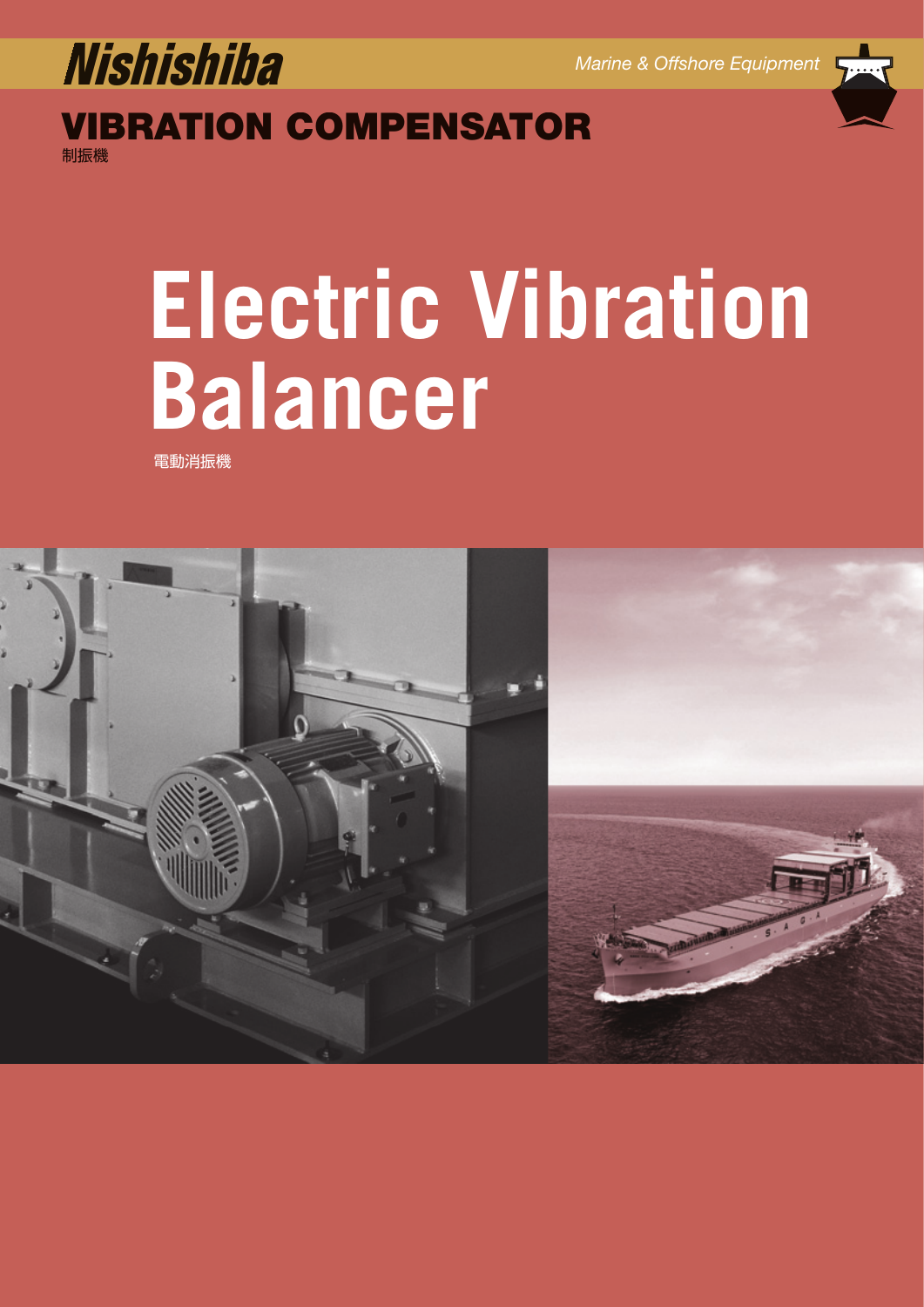# **CONTENTS**

| <b>PRINCIPLE</b> 22 |  |
|---------------------|--|
| STANDARD 3          |  |
|                     |  |

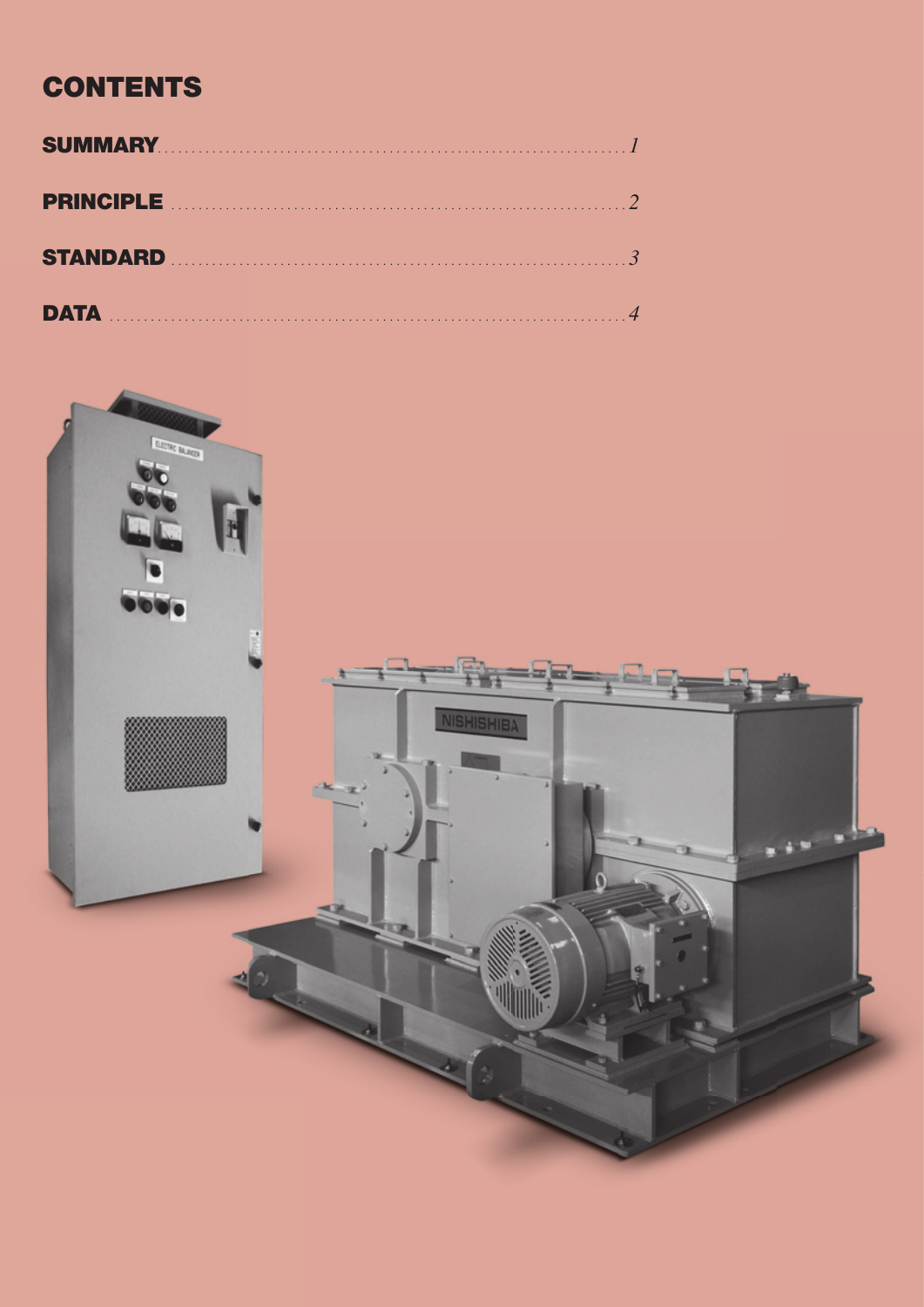**GENERAL**

# *Nishishiba*

**NISHISHIBA has been widely known as a special manufacture of marine electrical machinery in the world. Based on rich experience and satisfactory results, our products gain the confidence of extensive customers and bear an exceedingly large share in the market.**

西芝は船用電気機器の専門メーカーとして、国内をはじめ海外にも 広く知られ、豊富な実績と経験により幅広くお客様から信頼されており、 高い市場占有率を誇っております。

# **FEATURE**<br> **特 長**

- **Wide range of vibratory force •** Adjusting the unbalanced weight, it is possible to change vibratory force widely.
- **Space saving •**

By adopting the Inverter control system, we reduced the number of parts and realized space-saving.

- **High reliability and response •** The reliable Inverter enabled the response to be excellent.
- **Retrofitting •**

It is possible to install the electric vibration balancer for an existing ship.

- 幅広い起振力 アンバランスウエイトの調整により、 幅広い起振力の変更が可能です。
- コンパクト化を実現 回転制御にインバータを使用し、 部品点数を削減しコンパクト化を 実現しました。
- 高い信頼性・応答性 信頼性の高いインバータによる制御で、 応答性にも優れています。
- レトロフィットが可能 既存船への追加装備が可能です。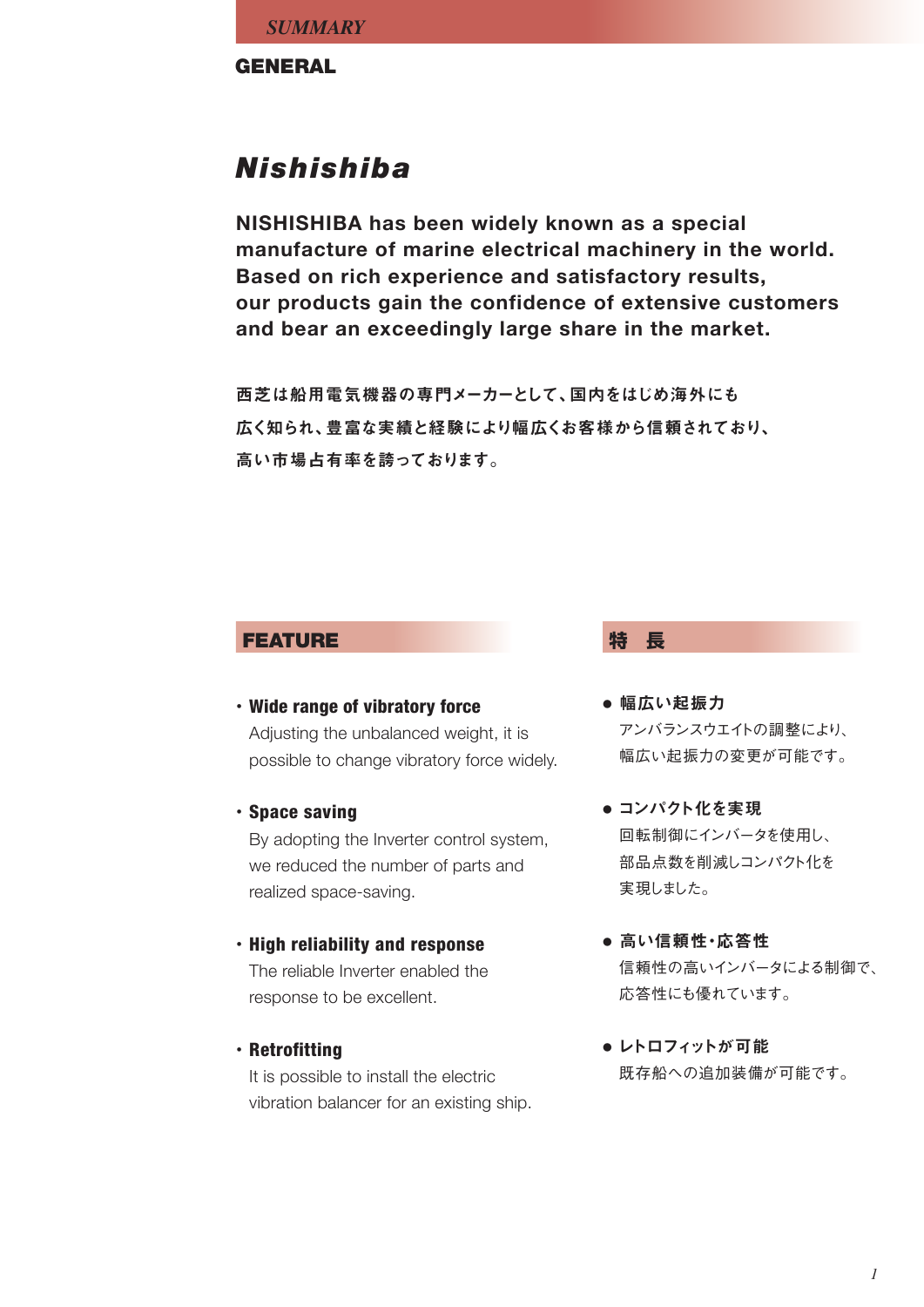# **Hull vibration by Two-cycle Low Speed Diesel Engine**

2サイクル低速ディーゼルエンジンでの船体振動

# **1.Vibration Source**



- In case of two-cycle low-speed diesel engine, the residual vertical unbalance moment will occur in spite of cylinders firing order. This moment will cause vibration with 2 times frequency of the main engine's rotational speed.
- 2サイクル低速ディーゼルエンジンの場合、シリンダの着火順序を考慮しても **•** 垂直方向の残留アンバランスモーメントが存在します。このアンバンランス モーメントにより、主機回転数の2倍の周波数となる振動が発生します。

# **2. Abnormal Hull Vibration**



- If frequency of this vibration accords with the natural frequency of hull, the abnormal vibration of hull may be generated by resonance phenomenon.
- この振動の周波数が船体の固有振動数と合致すると、共振現象により **•** 異常振動が発生します。

# **3. Principle of Electric Vibration Balancer**



- The two flywheels with same unbalanced weight are installed **•** in electric vibration balancer and each flywheel rotates to opposite direction. It generates only vertical vibration.
- 電動消振機内にあるアンバランスウェイトを取り付けたフライホイールを **•** 左のように配置し、お互いに逆方向に回転させることで、垂直方向のみの 振動を発生させます。

# **4.Vibration Reduction by Electric Vibration Balancer**



- The electric vibration balancer operates to detect rotation **•** of the main engine and to generate vibration with an opposite phase angle of the hull vibration. This vibration counterbalances vibration of hull.
- 主機の回転を検出し、船体振動と逆位相に振動するように電動消振機を **•** 運転させます。これにより、船体振動を相殺することができます。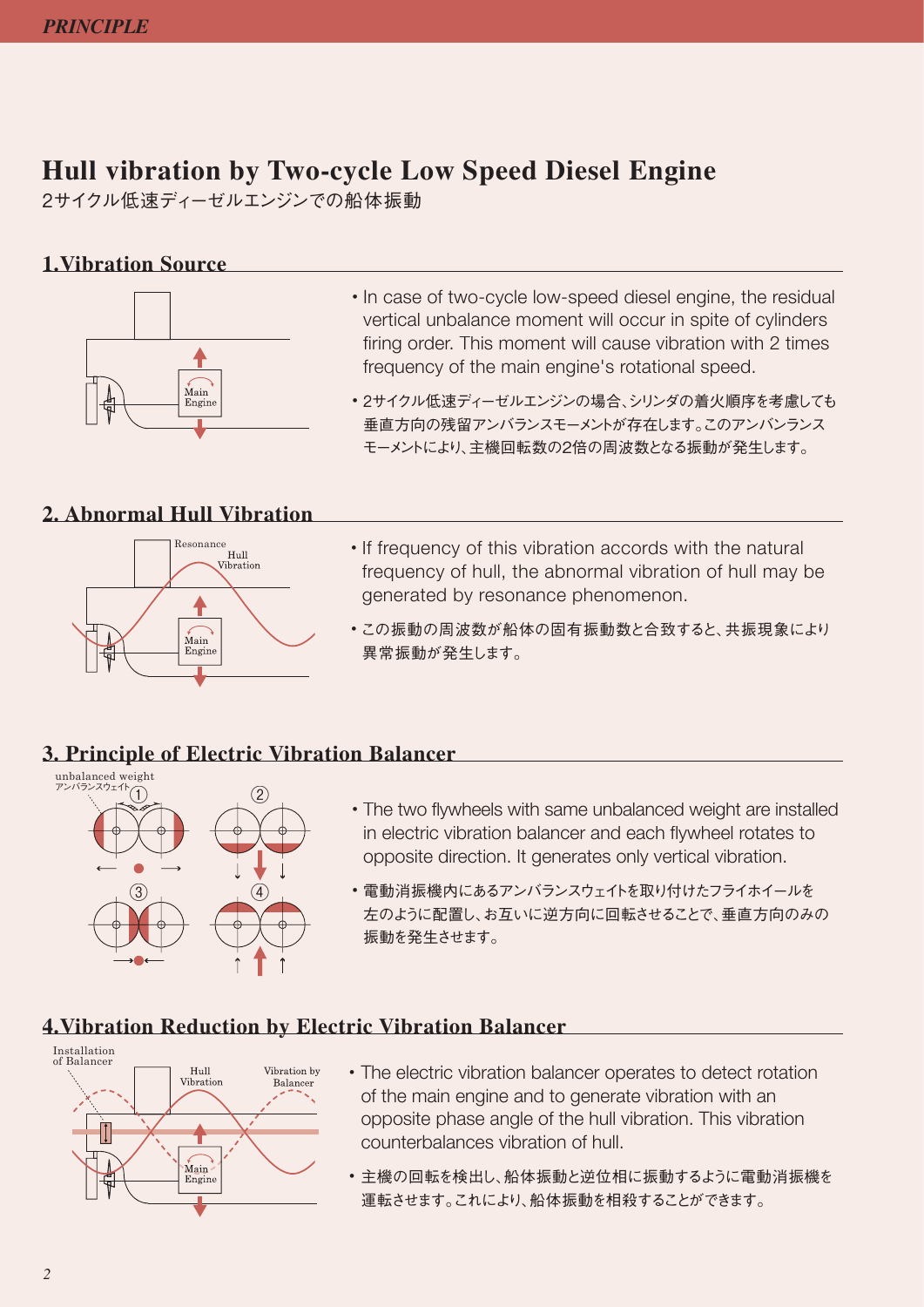# **STANDARD SPECIFICATION**

標準仕様

### **STANDARD SPECIFICATION**

| <b>MODEL</b>                                                                  | NEBIV1                                                                               | NEBIV2                                                                                                                                      | NEBIV3                                                                                     | NEBIV4                                                                                       |  |  |
|-------------------------------------------------------------------------------|--------------------------------------------------------------------------------------|---------------------------------------------------------------------------------------------------------------------------------------------|--------------------------------------------------------------------------------------------|----------------------------------------------------------------------------------------------|--|--|
| 1. GENERAL                                                                    |                                                                                      |                                                                                                                                             |                                                                                            |                                                                                              |  |  |
| <b>RULE</b>                                                                   |                                                                                      | JIS, JEC, JEM                                                                                                                               |                                                                                            |                                                                                              |  |  |
| AMBIENT TEMPERATURE/RELATIVELY HUMIDITY                                       |                                                                                      | 45°C / 95% or less                                                                                                                          |                                                                                            |                                                                                              |  |  |
|                                                                               |                                                                                      |                                                                                                                                             |                                                                                            |                                                                                              |  |  |
| 2. MACHINE<br><b>NORMAL ROTATIONAL SPEED</b>                                  | $145$ min <sup>-1</sup>                                                              | $180$ min <sup>-1</sup>                                                                                                                     | $180$ min <sup>-1</sup>                                                                    | $180$ min <sup>-1</sup>                                                                      |  |  |
| <b>ROTATIONAL SPEED RANGE</b>                                                 | $120 - 160$ min <sup>-1</sup>                                                        | $160 - 260$ min <sup>-1</sup>                                                                                                               | $160 - 260$ min <sup>-1</sup>                                                              | $160 - 350$ min <sup>-1</sup>                                                                |  |  |
| RATED(MAXIMUM) VIBRATORY FORCE                                                | $75kN \sim 130kN$                                                                    | 58kN $\sim$ 154kN                                                                                                                           | $38kN \sim 100kN$                                                                          | 23.2kN~111kN                                                                                 |  |  |
| <b>VIBRATORY FORCE RANGE</b>                                                  | (*)41step from 60% to 100% of<br>rated(max.) vibratory force                         | rated(max.) vibratory force                                                                                                                 | (*)27step from 60% to 100% of (*)23step from 50% to 100% of<br>rated(max.) vibratory force | (*)19step from 50% to 100% of<br>rated(max.) vibratory force                                 |  |  |
| <b>MOTOR RATED POWER</b>                                                      | 15kW                                                                                 | 11kW                                                                                                                                        | 11kW                                                                                       | <b>7.5kW</b>                                                                                 |  |  |
| <b>MOTOR SPEC.</b><br><b>MAXIMUM FOLLOWER SPEED</b>                           | HORIZONTAL Class155(F) IP44 CONT. 400V-58.5Hz<br>1.1times of normal rotational speed |                                                                                                                                             |                                                                                            |                                                                                              |  |  |
| <b>MINIMUM STARTING SPEED</b>                                                 |                                                                                      | 0.8time of normal rotational speed                                                                                                          |                                                                                            |                                                                                              |  |  |
| <b>STOP SPEED</b>                                                             |                                                                                      | 0.95time of starting speed                                                                                                                  |                                                                                            |                                                                                              |  |  |
| <b>ACCURACY at STEADY STATE</b>                                               |                                                                                      | Phase angle difference within ±10 deg.                                                                                                      |                                                                                            |                                                                                              |  |  |
| <b>FOLLOWER PERFORMANCE</b>                                                   |                                                                                      | In case that main engine rotational speed varies within $\pm 2.5$ min <sup>-1</sup> /sec,<br>phase angle difference shall be within ±25deg. |                                                                                            |                                                                                              |  |  |
| <b>3. CONTROL PANEL</b>                                                       |                                                                                      |                                                                                                                                             |                                                                                            |                                                                                              |  |  |
| <b>ENCLOSURE</b>                                                              |                                                                                      |                                                                                                                                             | <b>PROTECTED DRIP-PROOF IP22</b>                                                           |                                                                                              |  |  |
| <b>COOL TYPE</b><br><b>INPUT POWER</b>                                        |                                                                                      | <b>FORCED AIR VENTILATION</b>                                                                                                               |                                                                                            |                                                                                              |  |  |
| <b>CONTROL SPEC.</b>                                                          |                                                                                      | AC440V 60Hz 3phase<br><b>Simusoidal PWM</b>                                                                                                 |                                                                                            |                                                                                              |  |  |
| <b>OUTGOING CABLE</b>                                                         |                                                                                      | Lower part coaming                                                                                                                          |                                                                                            |                                                                                              |  |  |
|                                                                               |                                                                                      |                                                                                                                                             |                                                                                            |                                                                                              |  |  |
| <b>4. BRAKE RESISTOR</b><br><b>ENCLOSURE</b>                                  |                                                                                      | PROTECTED DRIP-PROOF IP22                                                                                                                   |                                                                                            |                                                                                              |  |  |
| <b>RATED POWER</b>                                                            |                                                                                      | 5.5kW                                                                                                                                       |                                                                                            |                                                                                              |  |  |
| (※) Please contact us, if the vibratory force besides this range is required. |                                                                                      |                                                                                                                                             |                                                                                            | ·The data (specification, performance, and appearance) are subject to change without notice. |  |  |
| 標準仕様                                                                          |                                                                                      |                                                                                                                                             |                                                                                            |                                                                                              |  |  |
|                                                                               |                                                                                      |                                                                                                                                             |                                                                                            |                                                                                              |  |  |
| モデル                                                                           | NEBIV1                                                                               | NEBIV2                                                                                                                                      | NEBIV3                                                                                     | NEBIV4                                                                                       |  |  |
| 1.一般事項                                                                        |                                                                                      |                                                                                                                                             |                                                                                            |                                                                                              |  |  |
| 適用規格                                                                          |                                                                                      | <b>JIS, JEC, JEM</b>                                                                                                                        |                                                                                            |                                                                                              |  |  |
| 温度/相対湿度<br>周囲条件                                                               |                                                                                      | 45 $\degree$ C /                                                                                                                            | 95%以下                                                                                      |                                                                                              |  |  |
| 2.本体                                                                          |                                                                                      |                                                                                                                                             |                                                                                            |                                                                                              |  |  |
| 基本回転速度                                                                        | $145$ min-1                                                                          | $180$ min <sup>-1</sup>                                                                                                                     | $180$ min <sup>-1</sup>                                                                    | $180$ min-1                                                                                  |  |  |
| 運転回転速度範囲                                                                      | 120-160min-1                                                                         | 160-260min-1                                                                                                                                | 160-260min-1                                                                               | 160-350min-1                                                                                 |  |  |
| 定格(最大)起振力                                                                     | 75kN~130kN                                                                           | $58kN \sim 154kN$                                                                                                                           | 38kN~100kN                                                                                 | 23.2kN~111kN                                                                                 |  |  |
| 起振力範囲                                                                         | (※)定格(最大)起振力の<br>60%~100%の41段階                                                       | (※)定格(最大)起振力の<br>60%~100%の27段階                                                                                                              | (※)定格(最大)起振力の<br>50%~100%の23段階                                                             | (※)定格(最大)起振力の<br>50%~100%の19段階                                                               |  |  |
| 電動機定格出力<br>電動機仕様                                                              | 15kW                                                                                 | 11 <sub>k</sub> W<br>横形                                                                                                                     | 11kW<br>155(F) IP44 連続 400V-58.5Hz                                                         | 7.5kW                                                                                        |  |  |
| 最大追従回転速度                                                                      |                                                                                      | 基本回転速度の1.1倍                                                                                                                                 |                                                                                            |                                                                                              |  |  |
| 最小始動回転速度                                                                      |                                                                                      | 基本回転速度の0.8倍                                                                                                                                 |                                                                                            |                                                                                              |  |  |
| 停止速度                                                                          | 始動回転速度の0.95倍                                                                         |                                                                                                                                             |                                                                                            |                                                                                              |  |  |
| 定常精度                                                                          | 位相差で±10deg以内<br>主機回転速度変動が±2.5min <sup>-1</sup> /secの場合、位相ずれ±25deg以内                  |                                                                                                                                             |                                                                                            |                                                                                              |  |  |
| 追従性能                                                                          |                                                                                      |                                                                                                                                             |                                                                                            |                                                                                              |  |  |
| 3.制御盤                                                                         |                                                                                      |                                                                                                                                             |                                                                                            |                                                                                              |  |  |
| 外被構造                                                                          |                                                                                      | 保護防滴形 IP22                                                                                                                                  |                                                                                            |                                                                                              |  |  |
| 冷却方式                                                                          |                                                                                      |                                                                                                                                             | 強制通風                                                                                       |                                                                                              |  |  |
| 入力電源<br>制御仕様                                                                  |                                                                                      | AC440V 60Hz 3相<br>正弦波PWM                                                                                                                    |                                                                                            |                                                                                              |  |  |
| 電線引込                                                                          |                                                                                      |                                                                                                                                             | 下部コーミング方式                                                                                  |                                                                                              |  |  |
|                                                                               |                                                                                      |                                                                                                                                             |                                                                                            |                                                                                              |  |  |
| 4.制動抵抗器                                                                       |                                                                                      |                                                                                                                                             |                                                                                            |                                                                                              |  |  |
| 外被構造                                                                          |                                                                                      | 保護防滴形                                                                                                                                       | IP22                                                                                       |                                                                                              |  |  |

定格容量

(※)この範囲以外の起振力が必要な場合はお問い合わせください。 ・各製品の仕様・性能・外観は改良のため、お断りなしに変更することがありますので、ご了承ください。

5.5kW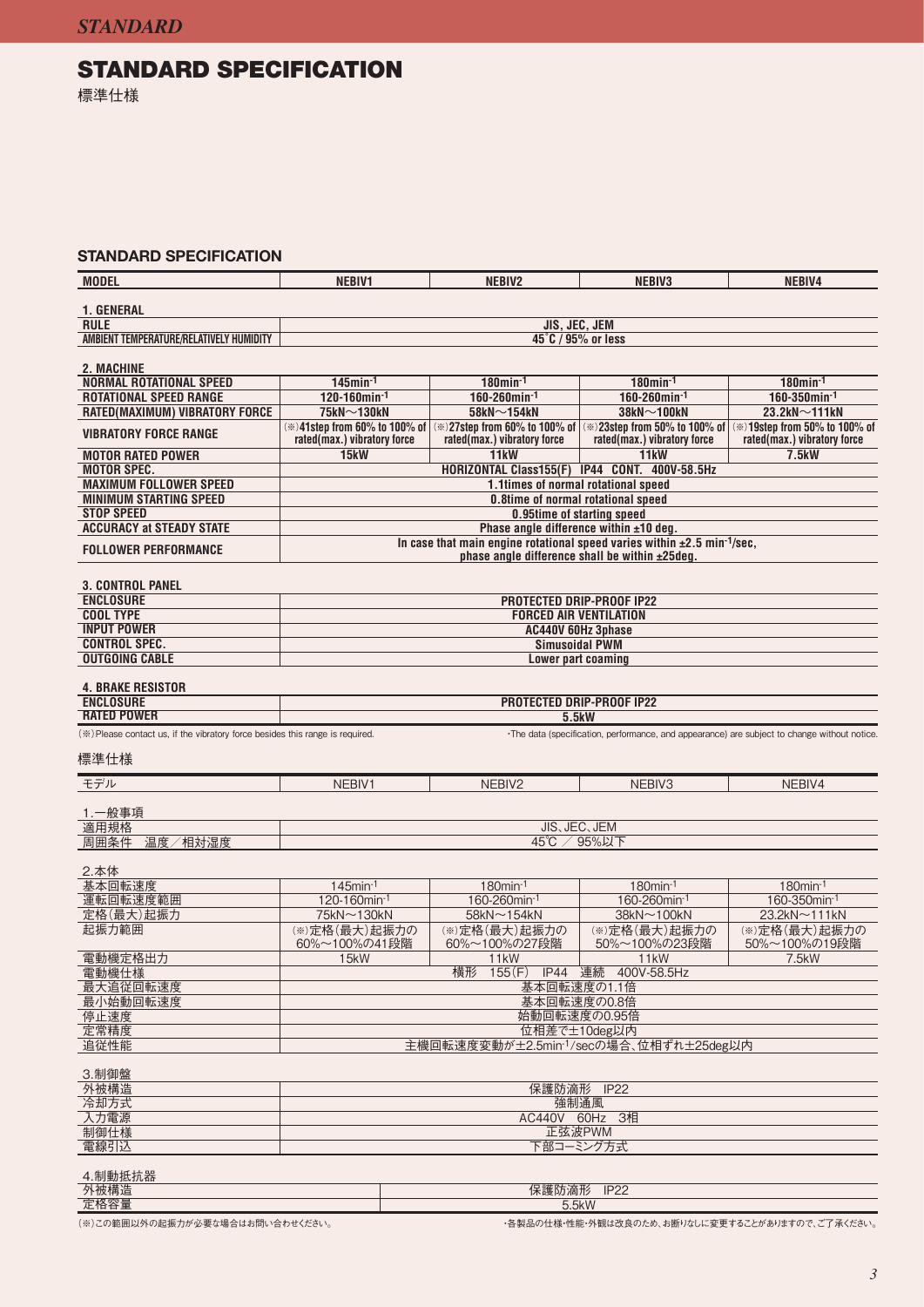# **APPLICATION**



| <b>Type</b>        | RATED VIBRATORY FORCE / 定格起振力 |                                |                               |  |  |  |  |
|--------------------|-------------------------------|--------------------------------|-------------------------------|--|--|--|--|
|                    | <b>POINT A</b>                | <b>POINT B</b>                 | <b>POINT C</b>                |  |  |  |  |
| <b>NEBIV1</b>      | 75kN at 120min-1              | 110kN at 145min <sup>-1</sup>  | 130kN at 160min <sup>-1</sup> |  |  |  |  |
| NEBIV <sub>2</sub> | 58kN at 160min <sup>-1</sup>  | 73.5kN at 180min-1             | 154kN at 260min-1             |  |  |  |  |
| <b>NEBIV3</b>      | 38kN at 160min <sup>-1</sup>  | 49kN at 180min <sup>-1</sup>   | 100kN at 260min <sup>-1</sup> |  |  |  |  |
| <b>NEBIV4</b>      | 23.2kN at 160min-1            | 29.4kN at 180min <sup>-1</sup> | 111kN at 350min-1             |  |  |  |  |

# **DIMENSIONS AND MASS 外形寸法図と質量**

## **MACHINE (NEBIV1,NEBIV2,NEBIV3) Fig.1**





# **BRAKE RESISTOR MACHINE (NEBIV4) Fig.2**







|               | <b>寸法(mm)</b><br><b>DIMENSION</b> |      |      |                          |      |     | <b>MASS</b> | <b>FIGURE</b> |       |
|---------------|-----------------------------------|------|------|--------------------------|------|-----|-------------|---------------|-------|
| <b>Type</b>   | <b>MACHINE</b>                    |      |      | <b>MAINTENANCE SPACE</b> |      |     |             |               |       |
|               |                                   | W    |      | $*$                      | $*2$ | *3  | $*4$        | 質量(kg)        | 図     |
| <b>NEBIV1</b> | 2400                              | 1450 | 1550 | 600                      | 500  | 440 | 750         | 5500          | Fig.1 |
| NEBIV2        | 1860                              | 1310 | 1225 | 500                      | 400  | 390 | 500         | 3600          | Fig.1 |
| <b>NEBIV3</b> | 1860                              | 1160 | 1225 | 500                      | 400  | 310 | 500         | 3000          | Fig.1 |
| NEBIV4        | 1650                              | 1130 | 1030 | 500                      | 400  | 270 | 400         | 2500          | Fig.2 |

\*3 SPACE FOR REMOVING THE DRIVING MOTOR \*4 SPACE FOR REMOVING THE UPPER CASING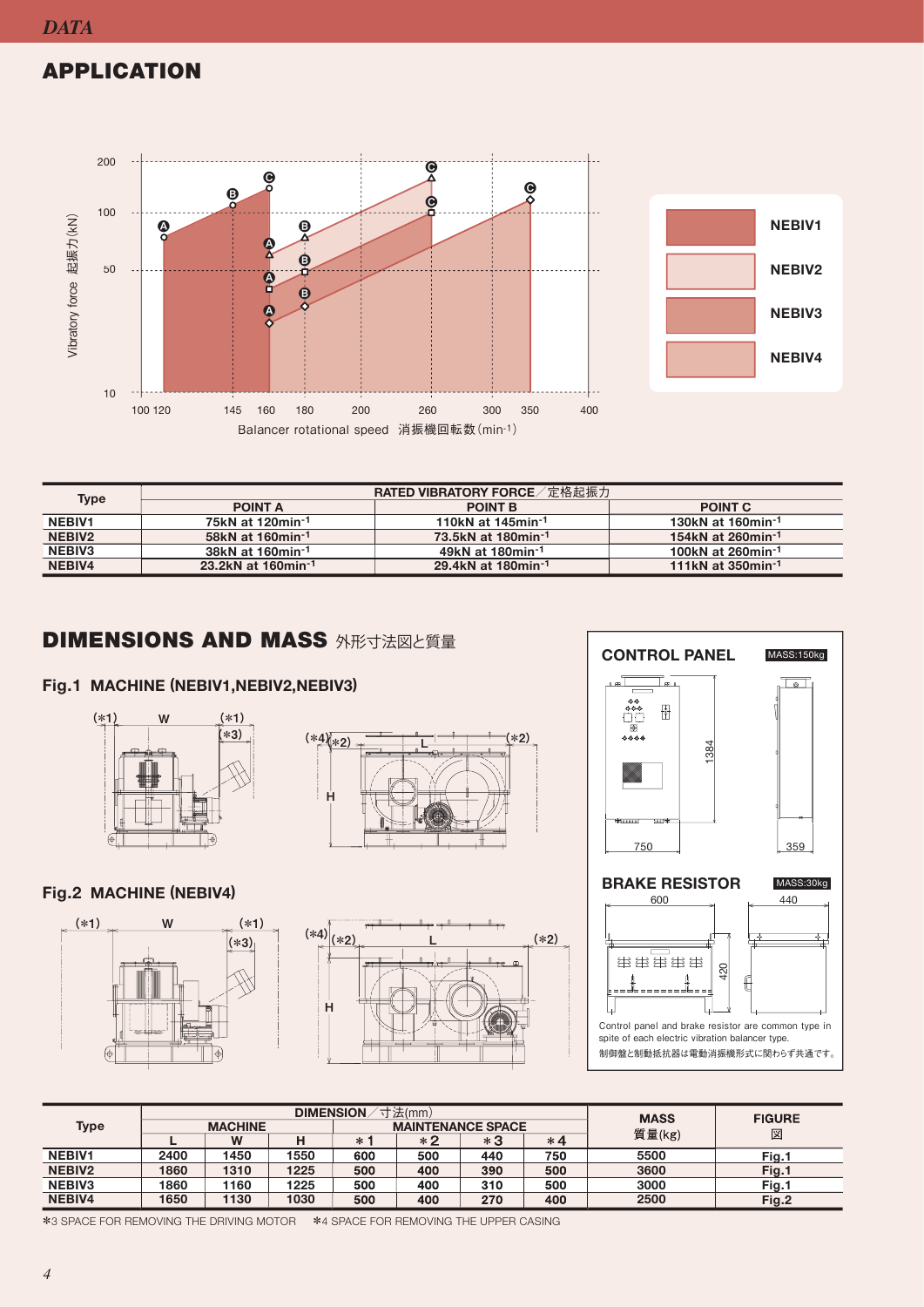# **CONFIGURATION DIAGRAM** 構成図



# **Confirmation of specification for quotation カントラン お引合い時の仕様確認事項**

| 1) General information for the project.                                   |         |
|---------------------------------------------------------------------------|---------|
|                                                                           |         |
|                                                                           |         |
|                                                                           |         |
| 2) Main engine information                                                |         |
|                                                                           |         |
|                                                                           |         |
|                                                                           | (kW)    |
|                                                                           | (min-1) |
| 3) Request maximum vibratory force of the electric balancer               |         |
|                                                                           | (kN)    |
| 4) If in case of no deta the vibratory force, Please inform us following. |         |
| a) Upholones mement of main engine (Vertical and erder May).              |         |

 a ) Unbalance moment of main engine (Vertical 2nd order-M2v): \_\_\_\_\_\_\_\_\_\_\_\_\_\_\_\_\_\_\_\_\_\_\_\_\_\_\_\_\_\_\_\_\_\_\_\_\_\_\_\_\_\_\_\_\_\_\_\_\_\_\_\_\_(kNm)

 $\hspace{2cm} = \frac{1}{2}$ 

b ) The length between the electric balancer and main engine

5 ) Request operating range of the electric balancer : Range of main engine speed (for Automatic start/stop) from\_\_\_\_\_\_\_\_\_\_\_\_\_\_\_\_\_\_\_\_\_to\_\_\_\_\_\_\_\_\_\_\_\_\_\_\_\_\_\_\_\_\_\_\_\_\_\_(min-1)

| 1) 一般事項                          |             |
|----------------------------------|-------------|
| 船主名___________________           |             |
|                                  |             |
|                                  |             |
| 2)主機情報                           |             |
| メーカー しんしゅうしょう しゅうしゅうしょう しんしゅうしょう |             |
|                                  |             |
| $MCR$ 出力 $(KW)$                  |             |
|                                  |             |
| 3)最大必要起振力                        |             |
|                                  | $_{-}$ (kN) |
| 4)起振力が不明な場合は、下記データを提供下さい         |             |
| 主機アンバランスモーメント(垂直2次 M2v):         |             |
| $\sim$ (kNm)                     |             |
| 主機中心とバランサー間の距離                   |             |
| (m)                              |             |
| 5)雷動消振機オペレーションレンジ                |             |
| 主機回転数(自動始動/停止):                  |             |
|                                  |             |
|                                  |             |